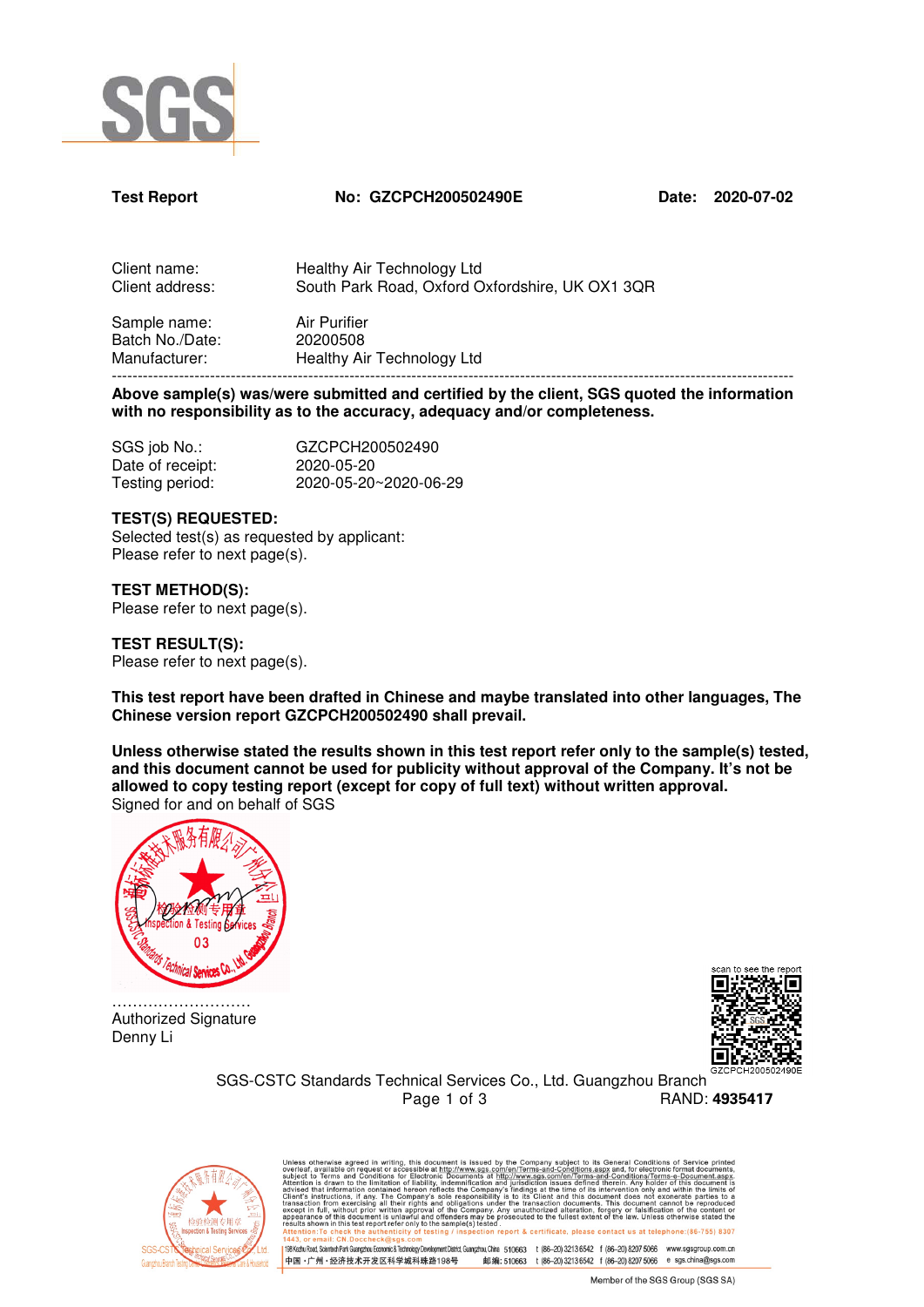

**Test Report No: GZCPCH200502490E Date: 2020-07-02**

# **TEST(S) REQUESTED:**

Determination of antiviral activity (Influenza A virus, 1 Hours)\*

# **TEST METHOD(S):**

With reference to GB/T21551.3 and Technical Standards for Disinfection (2002)

- 1. Materials
- 1) Virus: Influenza A virus (A/PR8/34(H1N1))
- 2) Cell: MDCK cell
- 2. Test conditions
- 1) Temperature: 23 ~ 25 ℃
- 2) Relative humidity:  $50 \sim 60\%$
- 3) Contact time: 60 minutes
- 4) Cabin volume: 30 m<sup>3</sup>
- 5) Sample setting: maximum wind speed

## 3. Procedures:

1) Adjust the temperature and relative humidity of the experimental cabins according to the requirements. Putting the relative equipment into the cabin and then closed the door.

2) Turn on the aerosol generator to atomize influenza virus, after atomizing the virus, stir and mix well, and stand for a little time. The liquid impingement sampler was used to sample the cabin of control group and testing group before purification. Purification was carried out in the experimental cabin, and the control group cabin used as control.

3) Samples were taken from the cabins of testing group and control group after exposed to the virus for 60 minutes. The experiment shall be repeated three times.

4) Gradient dilution method was used for the recovery solution. The diluent was added to the MDCK cells culture plate, and then culture medium added to continue incubate for 3-5 days. observed the cell growth condition everyday, recorded the pathological changes when MDCK cells became round and shrunken. Using Reed Muench formula to calculate TCID50, and then virus titer and clearance of samples.

# **TEST RESULT(S):**

| Virus                                 | Test | Virus titer of control groups         |                                        |                                 | Virus titer of testing groups         |                                        |                      |
|---------------------------------------|------|---------------------------------------|----------------------------------------|---------------------------------|---------------------------------------|----------------------------------------|----------------------|
|                                       |      | 0 <sub>min</sub><br>$(TCID_{50}/m^3)$ | 60 <sub>min</sub><br>$(TCID_{50}/m^3)$ | Natural<br>decay<br>rate $(\%)$ | 0 <sub>min</sub><br>$(TCID_{50}/m^3)$ | 60 <sub>min</sub><br>$(TCID_{50}/m^3)$ | Clearance<br>$(\% )$ |
| Influenza virus<br>A/PR8/34<br>(H1N1) |      | $1.81 \times 10^6$                    | $2.49 \times 10^{5}$                   | 86.24                           | $1.17 \times 10^6$                    |                                        | ≥99.9                |
|                                       |      | $2.49 \times 10^{6}$                  | $5.46 \times 10^{5}$                   | 78.07                           | $7.89 \times 10^{5}$                  |                                        | ≥99.9                |
|                                       |      | $3.69 \times 10^{6}$                  | $7.03 \times 10^5$                     | 80.95                           | $2.49 \times 10^{6}$                  |                                        | ≥99.9                |

"/" means Not Detected

Remark: \*Test was carried out by external laboratory assessed as competent.

### SGS-CSTC Standards Technical Services Co., Ltd. Guangzhou Branch Page 2 of 3 RAND: **4935417**

otherwise agreed in writing, this document is issued by the Company subject to its General Conditions of Service printed<br>to suglishe of request or accessible antitro/itswaysage.Complexity is the company subject to the meth report & certificate, please contact us at telephone: (86-755) 8307 198 Kezhu Road, Scientech Park Guangzhou Economic & Technology Development District, Guangzhou, China 510663 t (86-20) 3213 6542 f (86-20) 8207 5066 www.sgsgroup.com.cn 邮编: 510663 t (86-20) 3213 6542 f (86-20) 8207 5066 e sgs.china@sgs.com 中国·广州·经济技术开发区科学城科珠路198号